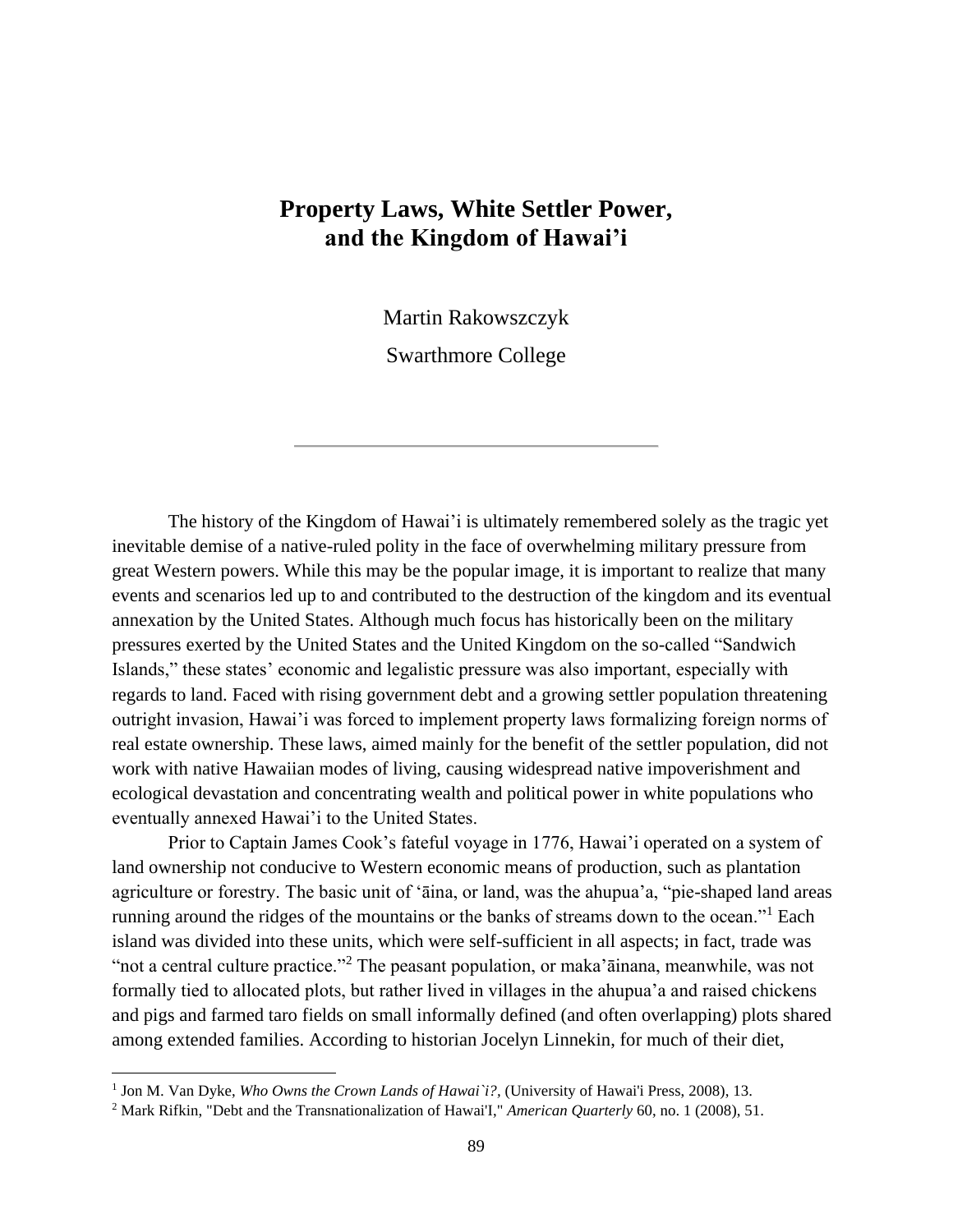villages as a whole had *"kuleana, right, responsibility*… to forage and gather in the common uplands and forests... and to fish<sup>33</sup> in the ahupua'a's coastal area. Leaving one's ahupua'a was uncommon and discouraged for commoners and the ali'i (chiefs) ruled one or several ahupua'a, spending time at each one and given these areas of land as responsibilities by the mō'i, or king of each island, in exchange for tribute. The concept of individual land ownership was foreign to native Hawai'ian thought, as the ahupua'a were thought of as unchangeable units of a community as a whole and chiefdom over each unit was seen as more of a customary role than a proprietary one. This system was relatively stable for around 500 years but could not withstand the pressure brought on by Western contact.

European arrival quickly destroyed this traditional system of land tenure and social organization. Beginning with the plagues brought by white voyagers and compounded by the introduction of alcohol and the musket, the native population of Hawai'i dropped from, according to one estimate, around  $800,000<sup>4</sup>$  in 1776 to just  $80,000$  by 1850. Widespread population loss led to many ahupua'a losing their ability to be self-sufficient and subsequent rural migration to ports frequented by Western sandalwood traders and whalers. These traders frequently visited ali'i, offering them guns, iron tools and food products in exchange for sandalwood or cash equivalent. These products' prices were "grossly inflated"<sup>5</sup> by profit-seeking merchants and many ali'i, either assuming they were gifts or not understanding the concept of interest, fell into debt, so much so that by 1826, the ali'i of Hawai'i collectively owed \$150,000 to American traders.<sup>6</sup> This problem was augmented by the fact that, according to historian Ralph Kuykendall, "as the Hawai'ians did not keep written records… [American merchants] tended to prejudice their figures."<sup>7</sup> In 1825, the United States, fearful of British and Russian incursions into the islands and facing a monetary crisis of its own, sent the *USS Peacock* to Honolulu in order to force the ali'i to "pay all of the 'debts' in full,"<sup>8</sup> signing an agreement to that effect backed with the implicit threat of bombardment. This violation of sovereignty, combined with increased trader presence and the decline of the native Hawai'ian population, greatly weakened Hawai'i and led to even more opportunity for foreign influence in the economy, which eventually ended the islands' sovereignty.

While much of the Hawai'ian élite believed that these early incursions were isolated incidents and that traditional Hawai'ian modes of living could continue, increased Western interference in Hawai'ian affairs continued and it became clear that major reform was needed. The use of foreign warships to force debt repayment did not stop, as the USS *Potomac* visited

<sup>7</sup> Robert H. Stauffer, "The Hawai'i-United States Treaty of 1826," *The Hawai'ian Journal of History* 17 (1983, 50.

<sup>3</sup> Jocelyn Linnekin, "Statistical Analysis of the Great Māhele: Some Preliminary Findings," *The Journal of Pacific History* 22, no. 1 (1987), 17.

<sup>4</sup> Robert C. Schmitt, "New Estimates of the Precensal Population of Hawai'I," *Journal of the Polynesian Society* (June 1971), 237-48.

<sup>5</sup> Rifkin, *Debt and the Transnationalization of Hawai'I,* 49.

<sup>6</sup> Rifkin, *Debt and the Transnationalization of Hawai'i,* 48.

<sup>8</sup> Stauffer, *The Hawai'i-United States Treaty of 1826,* 49.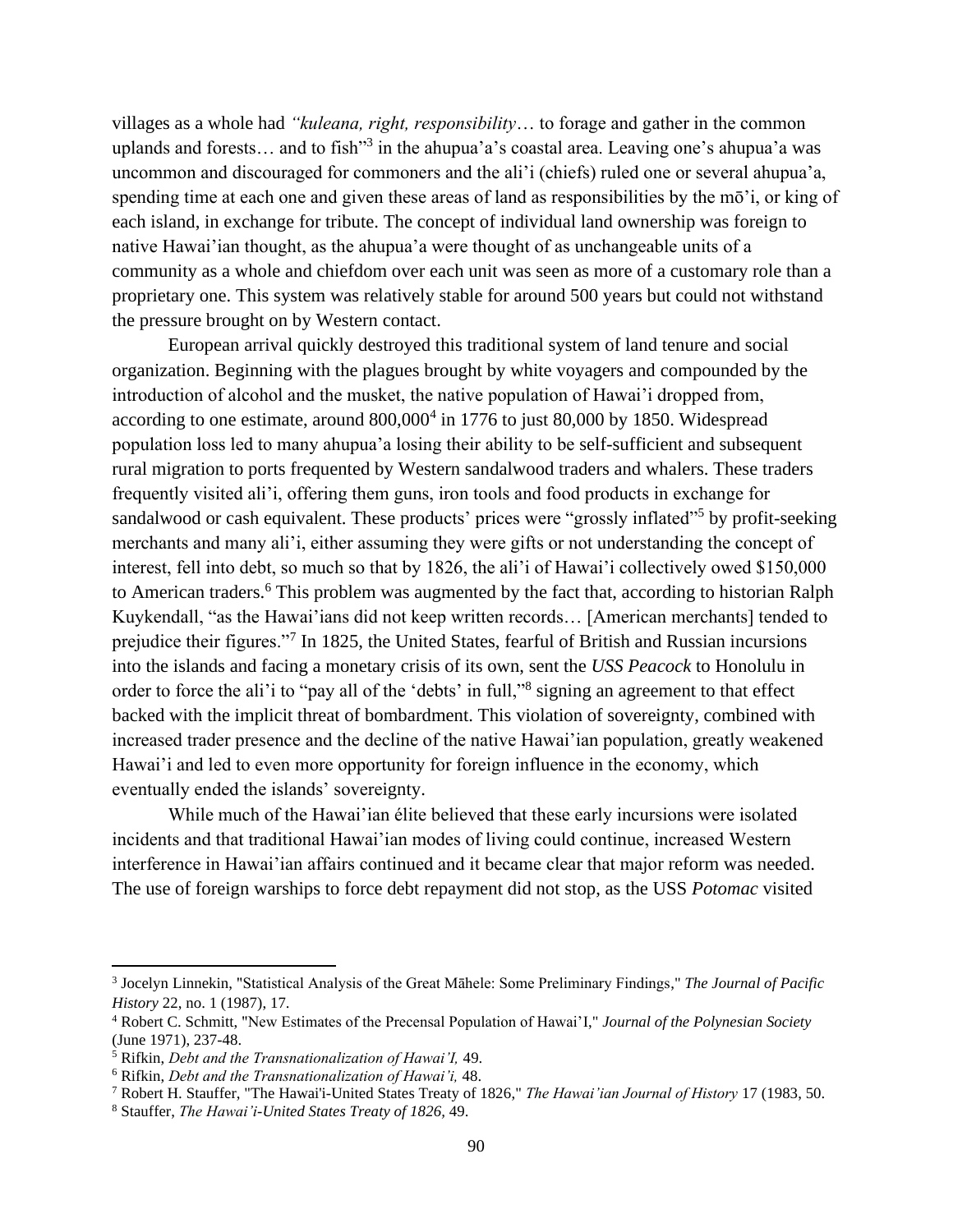Oahu in 1832 for this purpose<sup>9</sup> and in 1839, French Captain C. P. T. Laplace "threatened to fire on Honolulu unless given \$20,000"<sup>10</sup> in compensation for, among other things, unpaid debts. Contemporaneously, according to scholar Jon van Dyke, "representatives of overseas nations began expressing their concern over their subjects' inability to own property, sometimes supported by warships."<sup>11</sup> The worst such incident was the Paulet Affair. In 1825, Prime Minister Kalanimoku awarded British Consul Richard Charlton "a 299-year land grant,"<sup>12</sup> the first of its kind, for him to build a house near Honolulu; in 1840, part of Charlton's claim was invalidated by the mō'i, who was both wary of Western concepts of land ownership and who claimed exclusive authority to grant leases. A British naval convoy, under the command of Lord George Paulet, responded by annexing Hawai'i and keeping the mō'i under house arrest for five months. Although the Royal Navy repudiated Paulet and restored the Kingdom's independence, this instance shocked Hawai'ian society. After this affair, the Hawai'ian state realized that it could not continue its traditional mode of existence and had to implement land legislation to please white populations or risk outright annexation.

After the Paulet Affair, as immigration continued to increase, native Hawai'ian populations to decrease and ali'i debt to grow, "the pressure on the mō'i to grant landownership to protect the capital investments of immigrants likewise multiplied"<sup>13</sup> and Hawai'i was forced to implement land reform. By 1845, the British government publicly floated the idea of military "interference… to compel a change in… Hawai'ian land policy."<sup>14</sup> Simultaneously hoping to avoid the fate of New Zealand, fearful of the growing power of the United States and eager to use a Western style of governance for the benefit of his subjects, the mission-educated Kamehameha III established in 1846 the Board of Commissioners to Quiet Land Titles, aiming to establish a land regime for his state.<sup>15</sup> The board consisted of two ali'i, a mixed-race trader and two haole (white) merchants, one of whom, William Little Lee, was one of two lawyers in the entirety of Hawai'i. <sup>16</sup> After two years of deliberation and negotiations between foreign consuls, members of the court and the ali'i, in 1848, the Board began what is now termed the Great Māhele. Under this program, all land in the Kingdom would be surveyed and roughly twothirds chosen by the mō'i, half of which was "added to the government lands,"<sup>17</sup> mostly consisting of economically useless high mountaintops and swamps, while the other half would become private Crown Lands. The remainder would be given to the ali'i, who had a right to claim much of their ahupua'a, and the commoners, who could claim small fee simple entails. <sup>18</sup>

<sup>9</sup> Ralph S. Kuykendall, *1778-1854: Foundation and Transformation*, 5th ed. Vol. I of *The Hawai'ian Kingdom*, (Honolulu, HI: University of Hawai'i Press, 1938).

<sup>10</sup> Rifkin, *Debt and the Transnationalization of Hawai'i*, 59.

<sup>11</sup> Van Dyke, *Who Owns the Crown Lands of Hawai'i?,* 27.

<sup>&</sup>lt;sup>12</sup> State of Hawai'I, "The Charlton Land Claim," Department of Accounting and General Services, accessed April 20, 2019, http://ags.Hawai'i.gov/archives/online-exhibitions/centennial-exhibit/kekauluohi/the-charlton-land-claim/.

<sup>13</sup> Van Dyke, *Who Owns the Crown Lands of Hawai'i*?, 25.

<sup>14</sup> Kuykendall, *Foundation and Transformation,* 294.

<sup>15</sup> Linnekin, *Statistical Analysis of the Great Mahele*, 15.

<sup>16</sup> Van Dyke, *Who Owns the Crown Lands of Hawai'i?* 33.

<sup>17</sup> Kuykendall, *Foundation and Transformation,* 289.

<sup>18</sup> Linnekin, *Statistical Analysis of the Great Mahele*.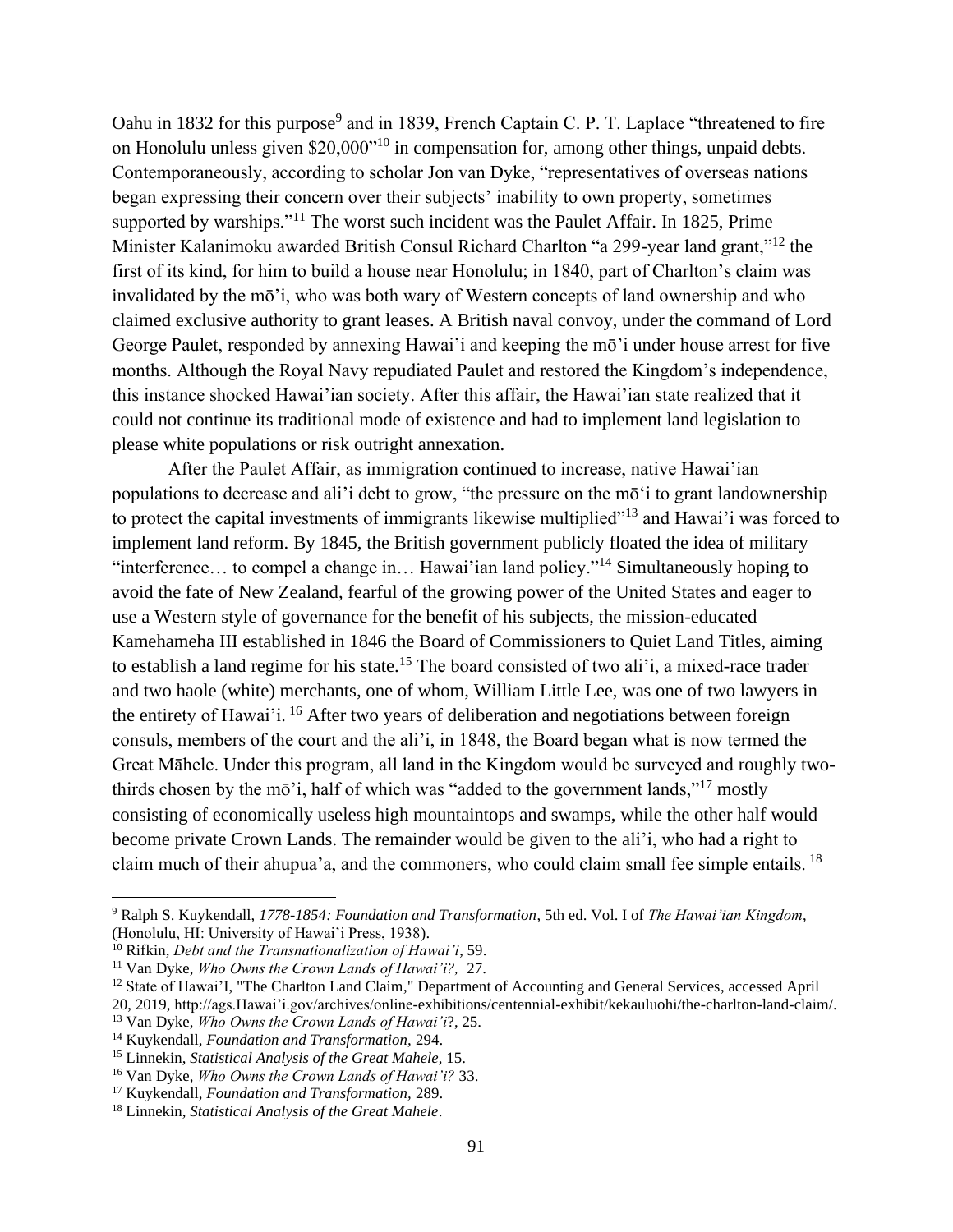The Board's hope was that by giving lands to the ali'i in perpetuity, chiefs could continue the ahupua'a system and please Western powers by settling their debts through land leases, while permanent grants to commoners would, in the words of a contemporary journalist, "rouse the industry of the people<sup>"19</sup> and contribute to internal economic growth to fend off Western domination. Thus, although such legislation was in essence forced upon Hawai'i, it was hoped that the process could be done in such a way as to also benefit native Hawai'ians and their way of life.

However, poor planning, infighting and corruption quickly destroyed this ideal and resulted in the near-total economic domination of the country by a growing class of haole planters. The Board itself was corrupt, with William Little Lee actively denying land rights to natives and after learning that many poorer Hawai'ians could not afford the filing fee to the Board, "purchas<sup>[ing]</sup> the<sup>[ir]</sup> claims" at the same time he was "adjudicating such claims"<sup>20</sup> and in the process becoming one of the richest landowners in the islands. Simultaneously "some [ali'i], motivated by self-interest  $\ldots$  encouraged their commoners<sup>"21</sup> to refrain from making claims, hoping to expand their own. Augmented by "an insufficient number of competent surveyors,"<sup>22</sup> the belief of many maka'āinana that their kuleana rights would be protected on others' fees simple estates and a lack of advertisement to the commoners, the majority of claims went unfiled and by the Board's dissolution in 1855, there was "only one claim for every six maka'āinana."<sup>23</sup> The lack of land rights for the maka'āinana led to many of these farmers moving to cities when ali'i sold their estates to white debt-holders, losing their traditional rural safety nets and often falling into poverty as a result. This inadvertent impoverishment and dispossession of the commoners' land greatly contributed to Hawai'ian poverty and paved the way for growing haole economic dominance.

Increased Western pressures for land combined with a series of flawed government and personal decisions by the mō'i led to a substantial increase in white landownership, causing an increase in haole power. At the end of the Māhele filing period, the ali'i received a total of around 2,300 square miles of grants, while commoners collectively received only fifty.<sup>24</sup> Given the evident failure of the Māhele in this regard, the Hawai'ian government passed the Kuleana Act of 1850, "which granted some gathering and use rights to the maka a ainana"<sup>25</sup> on private lands. Many whites viewed this as a violation of their holdings and American consul Tan Eyck warned Kamehameha that the Kuleana Act and the few land awards granted to haole "afford[ed] just cause for the active intervention of foreign governments."<sup>26</sup> However, Western displeasure with the Hawai'ian land regime soon subsided, as Kamehameha's new law in 1850 requiring taxes to be paid in species, in order to raise a balance of trade and maintain Hawai'ian economic

<sup>19</sup> Kuykendall, *Foundation and Transformation,* 292.

<sup>20</sup> Linnekin, *Statistical Analysis of the Great Mahele,* 39.

<sup>21</sup> Linnekin, *Statistical Analysis of the Great Mahele,* 18.

<sup>22</sup> Kuykendall, *Foundation and Transformation,* 281.

<sup>23</sup> Linnekin, *Statistical Analysis of the Great Mahele,* 27.

<sup>24</sup> Linnekin, *Statistical Analysis of the Great Mahele,* 27.

<sup>25</sup> Van Dyke, *Who Owns the Crown Lands of Hawai'i?,* 39.

<sup>26</sup> Kuykendall, *Foundation and Transformation,* 296.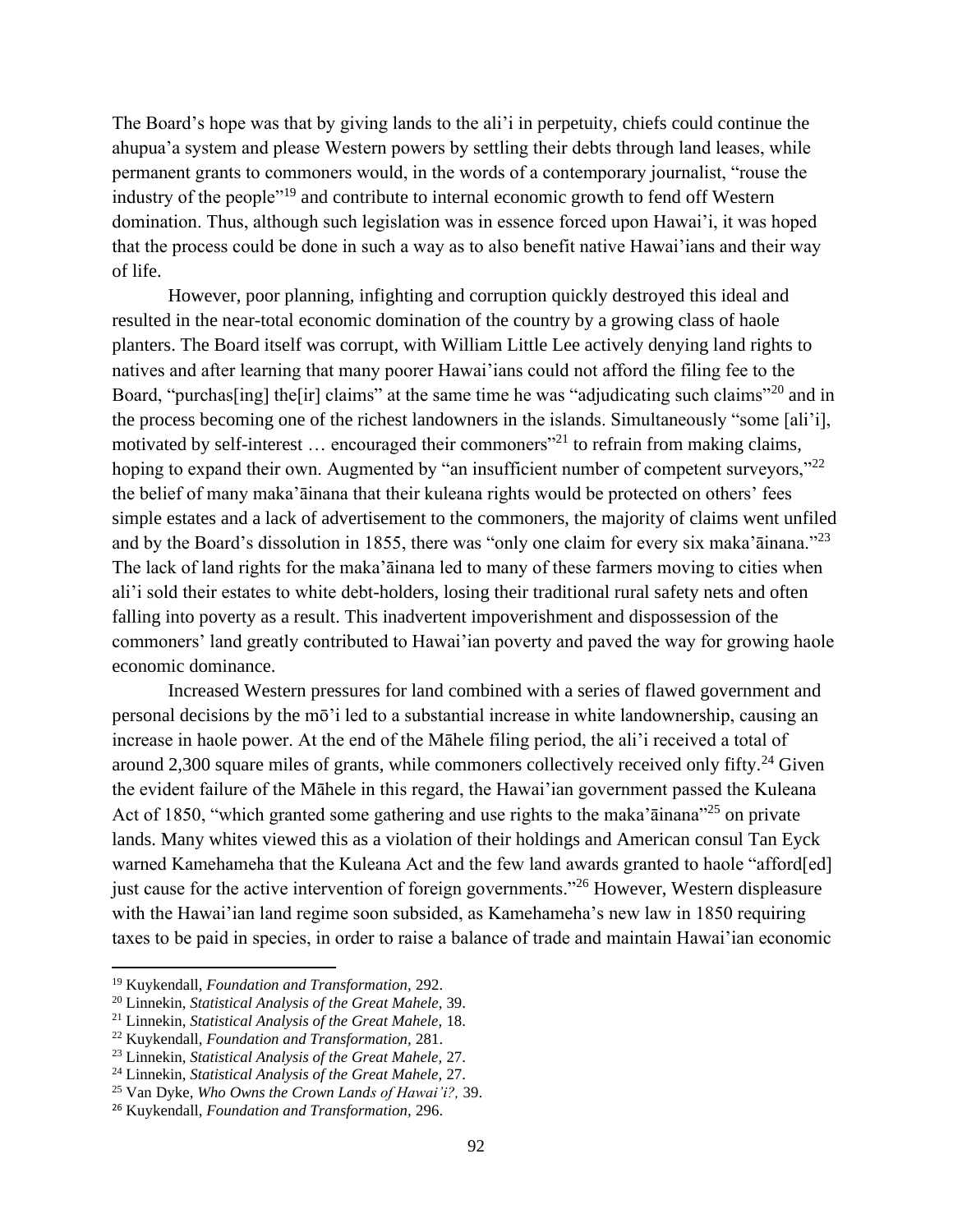independence, led many commoners and ali'i to sell their lands and move to cities<sup>27</sup> and the death of Kamehameha in 1854 led to "a significant portion of the King's land [being] auctioned off" due to his nearly \$31,000 in personal debt.<sup>28</sup> Flawed financial decisions by the Hawai'ian government led to desperate attempts to raise revenue, such that "by 1873, more than 590,000 acres of the Government lands had been sold"<sup>29</sup> to haole investors. Missionaries and their families quickly bought these Māhele land plots being resold and established large plantation farms of pineapple and, after the collapse of the South's sugar industry in the wake of the abolition of slavery, sugarcane. This new oligarchy of planters wrecked ecological and economic devastation upon the native Hawai'ians and used their wealth and connections to the United States to increasingly control Hawai'ian institutions for their benefit and eventually end Hawai'ian independence. In such a way, critically flawed land legislation and government decisions led to the emergence of a haole élite economically dominating the islands and eventually annexing them to the United States.

The establishment of a haole planter élite led to substantial ecological changes to Hawai'i's landscape that further undermined the ability of native Hawai'ians to continue their traditional way of life and of the Hawai'ian government to provide for its own people. As whaling died down and sugarcane plantations became the backbone of Hawai'i's economy in the second half of the 19<sup>th</sup> century, sugar planters of haole, Chinese and Hawai'ian descent required massive amounts of water to grow the crop. Mō'i Kalākaua, in particular, looked to sugar as an economic activity in which native Hawai'ians could participate and subsequently sold much of the Government lands to Hawai'ian planters.<sup>30</sup> Kalākaua was also no doubt influenced by the fact that his tight victory in a special election to the throne was almost entirely due to lobbying by sugar planters. <sup>31</sup> However, Western planters, backed by steam power and American capital, vastly outcompeted native owners, who, unable to remain profitable, "sold [their lands] to Haole capitalists,"<sup>32</sup> resulting in much of these lands ending up in American hands. According to scholar Carol Wilcox, the sugar planters, often based inland and upriver of taro fields, "transported enormous quantities of water permanently out of the streams" and rivers that fed native Hawai'ian villages; this, in turn, caused these villages and traditional lands to be abandoned, as farmers could not get "a sufficient quantity of water"<sup>33</sup> to continue traditional agriculture and sold their lands to these same planters. This led to a near-exponential increase in the amount of sugar cane, to the point that there were  $60,787$  acres planted in 1889.<sup>34</sup> The

<sup>27</sup> Linnekin, *Statistical Analysis of the Great Mahele,* 33.

<sup>28</sup> Van Dyke, *Who Owns the Crown Lands of Hawai'i?,* 43.

<sup>29</sup> Van Dyke, *Who Owns the Crown Lands of Hawai'i?,* 54.

<sup>30</sup> Carol Wilcox, "Water Use and Rights," In *Sugar Water: Hawai'i's Plantation Ditches*, (University of Hawai'i Press, 1996), 30.

<sup>31</sup> Summer La Croix, "Economic History of Hawai'I," EH.net Encyclopedia, last modified September 27, 2001, accessed April 20, 2019, https://eh.net/encyclopedia/economic-history-of-Hawai'i/.

<sup>32</sup> MacLennan, Carol A. "Sugar's Ecology." In *Sovereign Sugar: Industry and Environment in Hawai'i*, (University of Hawai'i Press, 2014),37

<sup>33</sup> Wilcox, *Water Use and Rights*, 29.

<sup>34</sup> MacLennan, *Sovereign Sugar*, Appendix.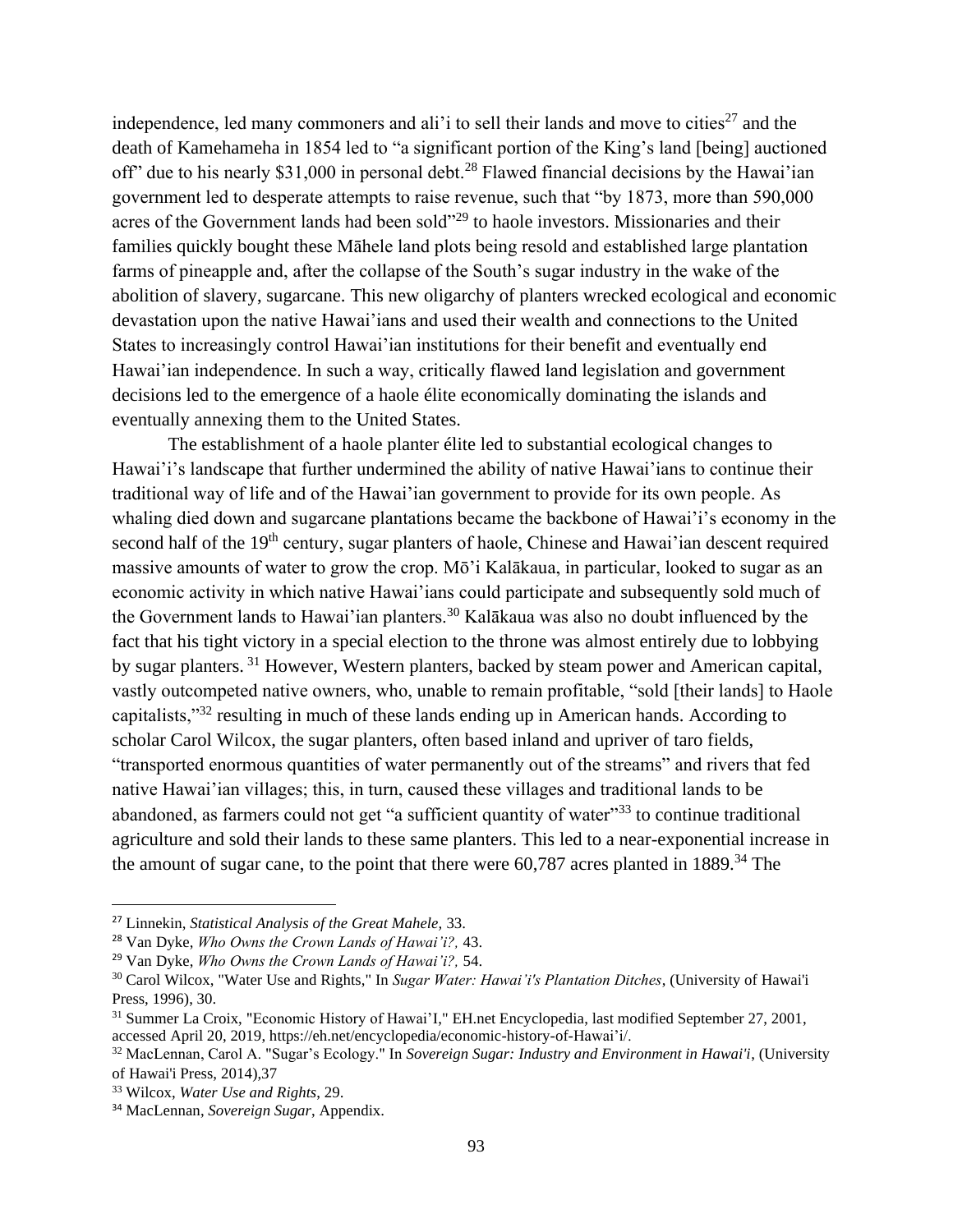destruction of native streams also led to the drying of land, a problem compounded by cattle. Cows, introduced to the islands by Europeans in 1804,<sup>35</sup> formed an important part of haole agriculture and were often left to roam free on upland pastures. The cattle often trampled native Hawai'ian lands, devastating the maka'āinana, who "would have been unlikely to hire a lawyer" and get compensation due to the high cost of a lawsuit.<sup>36</sup> More devastatingly, however, the cattle, referred to by ecologist Christopher Lever as "the single most destructive animal in the islands,"<sup>37</sup> killed young trees, which, when combined with water diversion from streams, led to a noted decrease in rainfall, increased soil erosion and a reduction in the beneficial wind patterns which enabled much of native Hawai'ian agriculture, leading to "denuded hills"<sup>38</sup> in formally thriving villages and the ecological devastation of much of rural Hawai'i. This devastation further increased the poverty of native Hawai'ians, as the settler élite continued accumulating wealth, leading to massive haole political influence and a weakened Hawai'ian government further unable to defend its own people against foreign influence.

Badly implemented laws and government directives, which provided no limits on cattle grazing and inadvertently increased the size of holdings by haole sugar planters, led to a devastating economic situation for native Hawai'ians, compounded by immigration and increasing haole influence in the government, particularly in education. With traditional lands essentially agriculturally worthless and an ever-decreasing native population, Hawai'i was left with a large population of native urban poor workers and little to counter the economic power of sugar planters, with the white and Portuguese<sup>39</sup> population outnumbering natives by  $1853^{40}$ Benefiting from their American connections, haole planters grew incredibly wealthy and soon commanded the Hawai'ian economy, producing the majority of Hawai'i's exports. Concerned about the decrease in the size of the native labor pool and with strong influence over mō'i Kalākaua, whose throne they helped gained, these planters pushed immigration strategies to get indentured servants for sugar plantations. By 1890, more than 50,000 workers, predominantly Chinese, Puerto Rican and Japanese,  $41$  had moved to the islands. These workers, with little to no legal rights, were significantly cheaper than native Hawai'ian labor, leading to a substantial decrease in the hiring of Hawai'ians on plantations, further stressing the economic situation and forcing even more natives to sell their plots. Additionally, the decrease in salaried positions for Hawai'ians diminished the share of native representation in the government, as many Hawai'ians found themselves under the income line to vote, increasing haole representation and influence in the Legislature. By 1890, haole, despite being a minority of the population, owned nearly three-

<sup>35</sup> John Ryan Fischer, "Landscapes," in *Cattle Colonialism: An Environmental History of the Conquest of California and Hawai'i*, (University of North Carolina Press, 2015), 56.

<sup>36</sup> Linnekin, *Statistical Analysis of the Great Mahele,* 32.

<sup>37</sup> Fischer, *Landscapes,* 61.

<sup>38</sup> Fischer, *Landscapes*, 62.

<sup>39</sup> Who were not legally considered white in Hawai'i.

<sup>40</sup> La Croix, *Economic History of Hawai'i.*

<sup>41</sup> Carol A. MacLennan, "Planters Organize," In *Sovereign Sugar: Industry and Environment in Hawai'i*, (University of Hawai'i Press, 2014), 223.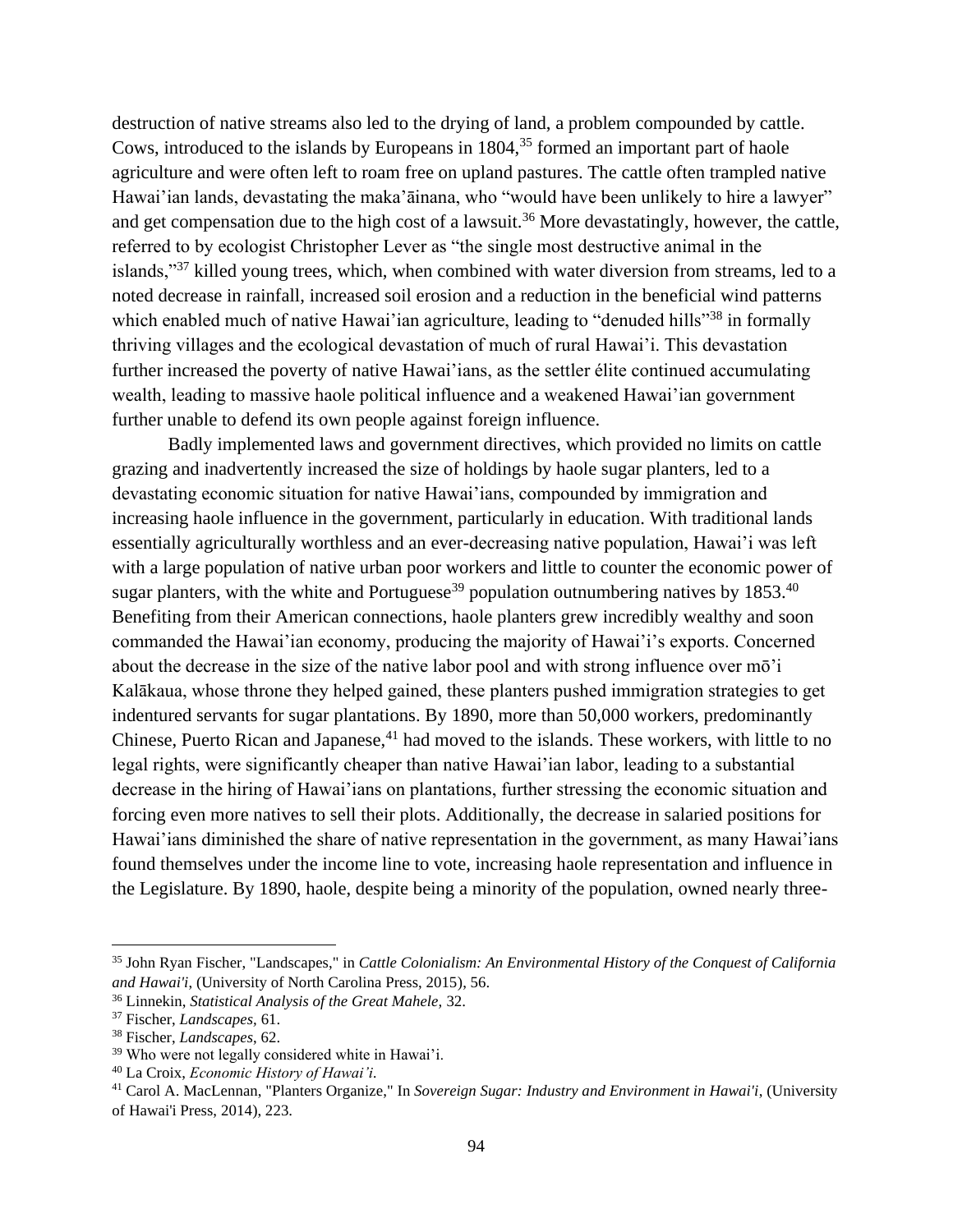quarters of all private land<sup>42</sup> and comprised half the electorate. With this newfound wealth and political influence, planters began pushing for more political change to their benefit, changing the Hawai'ian educational system from primarily mission-run schools to "a system of manual training and rudimentary literacy conducive to an expanded laboring class that served haole planter interests"<sup>43</sup> intended mainly for native and Asian children. Not only was this economically useful for plantation owners, but it also caused further marginalization of the Hawai'ian population, who, with the exception of élites at private schools, were not given the education and training to pursue careers outside the planter system. By destroying native agriculture and not allowing native Hawai'ians the education to pursue independent business opportunities and later employment at the increasingly powerful plantations, the settler élite thus further marginalized the native population, reducing their power at the same time as massive immigration reduced the native share of the population and led to a Hawai'ian kingdom almost completely dominated by settlers.

The political consequences of this increased settler wealth and native Hawai'ian dispossession ultimately led to the end of Hawai'ian independence and annexation to the United States. Sugar planters organized in societies such as the Hawaiian Club of Boston and its successor, the Planters' Labor & Supply Company (PL&SC).<sup>44</sup> These lobbying groups worked in both the United States and Hawai'i, seeking trade deals with Washington to augment sugar interests and simultaneously pushing the Hawai'ian government to pass legislation for their benefit, often with the implicit threat of annexation should their goals not be obtained.<sup>45</sup> Pressure reached a boiling point in 1886 when Kalākaua, having recently been asserting policy more independent from the planters, sought to increase government spending by applying for a \$2 million loan from the British government, to the chagrin of Claus Spreckels, a planter who was owed \$720,000 by the Hawai'ian government and who was worried that this loan would weaken his political influence.<sup>46</sup> Many planters, worried that the loans would mean an increase in taxes, similarly turned against the mō'i. After a bitter election season with overt calls by native politicians to Hawai'ian nationalism and a policy of "Hawai'i for Hawai'ians," in 1887, planters teamed up with the haole Hawaiian League and its paramilitary arm, the Hawaiian Rifles, ideologically supported by the PL&SC,<sup>47</sup> to force the mō'i, upon the pain of death, to accept a new constitution, the Bayonet Constitution, in what can be described as a coup. Under this new state of law, the royal family was reduced dramatically in power and new property requirements for the legislature "were steep enough that the House of Nobles was primarily selected by and composed of Westerners."<sup>48</sup> Noticeably, the new constitution placed economic interests at the

<sup>42</sup> La Croix, *Economic History of Hawai'i*.

<sup>43</sup> Clif Stratton, "Hawai'ian Cosmopolitans and the American Pacific," In *Education for Empire: American Schools, Race, and the Paths of Good Citizenship*, (Oakland, California: University of California Press, 2016), 91.

<sup>44</sup> MacLennan, *Planters Organize*, 235.

<sup>45</sup> Van Dyke, *Who Owns the Crown Lands of Hawai'i?*

<sup>46</sup> MacLennan, *Planters Organize,* 234.

<sup>47</sup> MacLennan, *Planters Organize,* 235.

<sup>48</sup> Van Dyke, *Who Owns the Crown Lands of Hawai'i*? 122.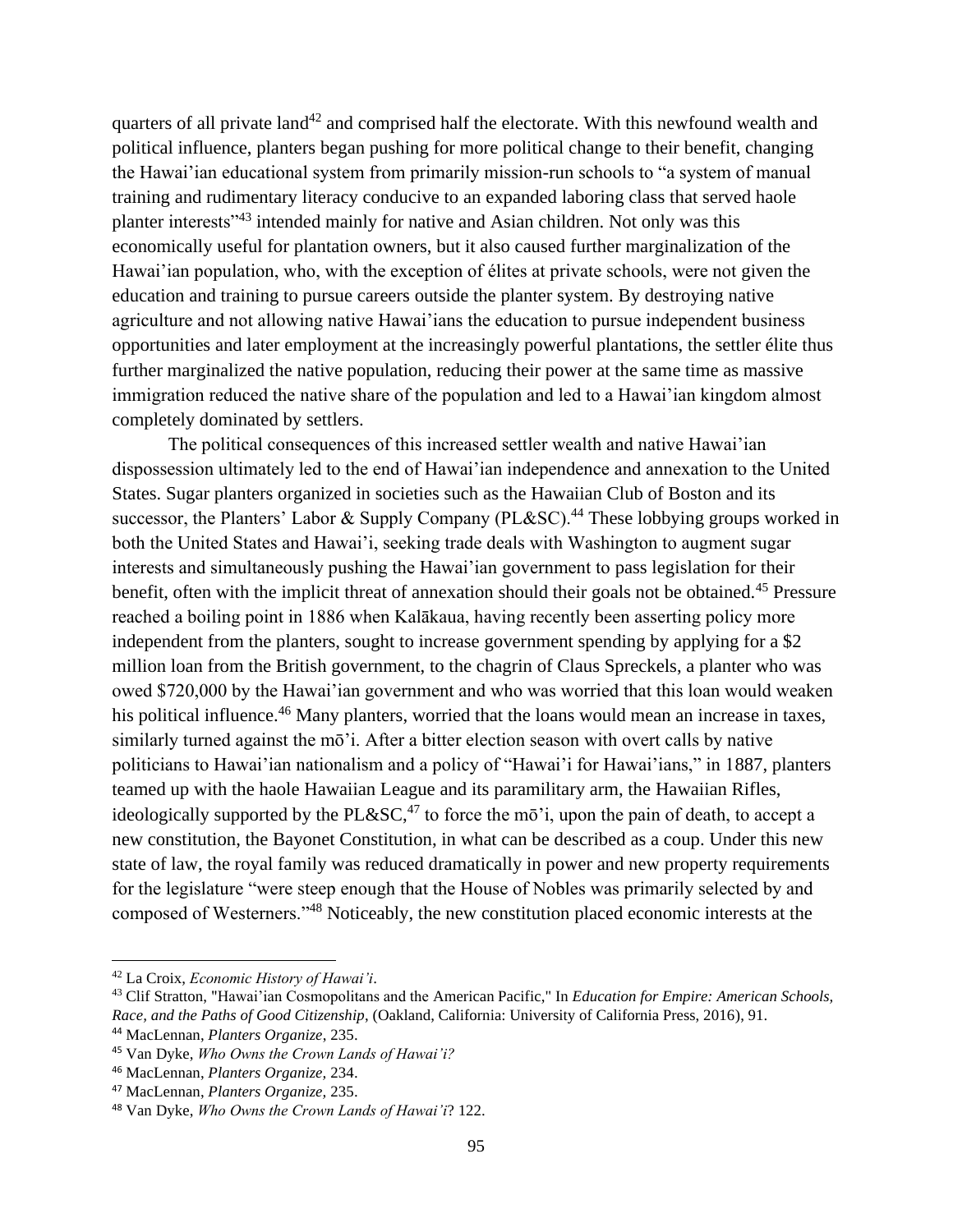forefront and consisted of an all-white cabinet, which made overtures to the United States for outright annexation, seeing better sale prices for their sugar crop as an American territory. After Kalākaua's death and the ascension of his sister, Lili'uokalani, to the throne, many planters dismissed her outright as a puppet. Only after the new mō'i "signaled a possible return to the 1864 constitution"<sup>49</sup> in 1893 did the Hawaiian Rifles, backed by the U.S. Navy, overthrow the monarchy and create the strictly white-ruled Republic of Hawai'i, subsequently annexed by the United States in 1898. An economically and politically empowered haole élite, supported by the wealth of their large landholdings, thus ended ninety-eight years of Hawai'ian independence.

To claim that a historical event was due to just one cause or person is often to ignore the complexities and nuances that define history and life. In the case of the Kingdom of Hawai'i, American military pressure and eventual intervention was not the sole cause of the loss of independence. Forced to please American and British business interests, the Hawai'ian government instituted land reform simultaneously intended to aid haole settlers and merchants and maintain Hawai'ian sovereignty and control over the land. Given the constant threat of annexation by Western powers and the pressures of the haole lobby, it is not surprising that Hawai'ian land legislation was critically flawed, transferring vast amounts of land to white settlers, creating a plantation economy and ultimately leading to the destruction of Hawai'i as it was. Corruption, bad economic decisions and constant settler pushback created imperfect legal processes, which led to haole accumulation of land and subsequent economic dominance and the simultaneous environmental and economic destruction of native, particularly maka'āinana, lands. These two phenomena led to native Hawai'ian impoverishment, a growing settler influence on the government and the eventual overthrow of Hawai'i by a landed settler class with economic interests better suited by annexation to the United States. More than one hundred years after annexation, Hawai'i remains a settler state, with the military-industrial complex and megacorporations' tourist enterprises replacing the plantations of yore; whether the status of native Hawai'ians, currently a subaltern minority in their own islands, will ever change and Hawai'ian sovereignty will ever be regained is an open question. However, with an increasingly activist Hawai'ian sovereignty movement, Lili'uokalani's prayer that *e ola e ola ka mō'i*, that god smile upon the islands' independence, is still the hope for thousands.

<sup>49</sup> Van Dyke, *Who Owns the Crown Lands of Hawai'i?* 221.